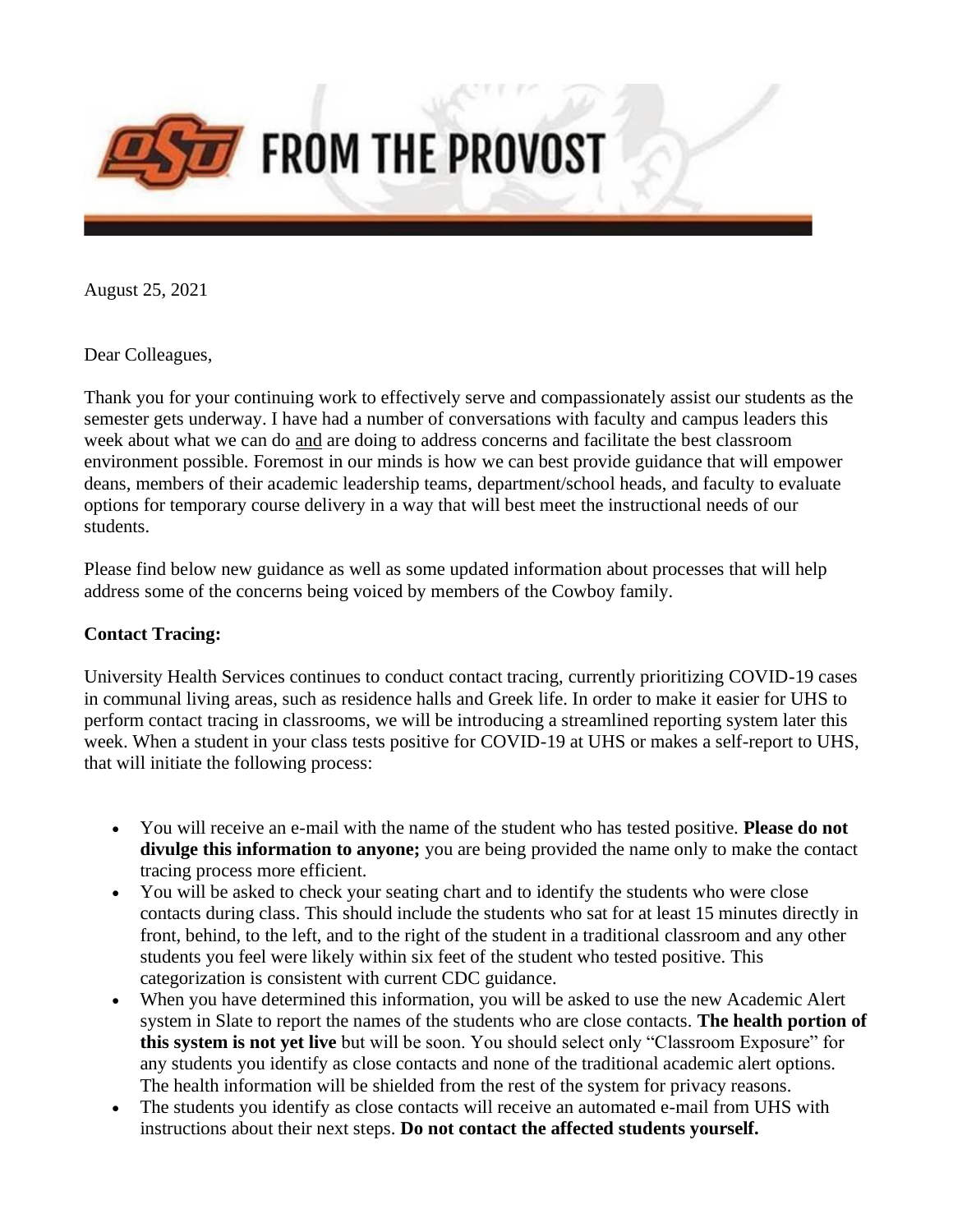Additionally, many students who test positive for COVID-19 are notifying their instructors of the positive test, and there are different processes across the colleges for getting that information to the Care team when the student tested off campus. In the new system, faculty members will be able to report the student's positive test directly through the Academic Alert system, selecting "Student-reported Positive Covid Test." That will generate an e-mail from UHS to the student about what they should do next. It is important that the student still fill out the UHS self-report form at [https://uhs.okstate.edu/covid-report](https://nam04.safelinks.protection.outlook.com/?url=https%3A%2F%2Fuhs.okstate.edu%2Fcovid-report-forms.html&data=04%7C01%7Cbobbikay.lewis%40okstate.edu%7Ced4d88e7935343b6f2e808d96814e2b7%7C2a69c91de8494e34a230cdf8b27e1964%7C0%7C0%7C637655261221847553%7CUnknown%7CTWFpbGZsb3d8eyJWIjoiMC4wLjAwMDAiLCJQIjoiV2luMzIiLCJBTiI6Ik1haWwiLCJXVCI6Mn0%3D%7C1000&sdata=epjCXGM2SUAYFJ53USYPdvdQG0NcLi%2FvuTn%2Fkr3eWMU%3D&reserved=0)[forms.html.](https://nam04.safelinks.protection.outlook.com/?url=https%3A%2F%2Fuhs.okstate.edu%2Fcovid-report-forms.html&data=04%7C01%7Cbobbikay.lewis%40okstate.edu%7Ced4d88e7935343b6f2e808d96814e2b7%7C2a69c91de8494e34a230cdf8b27e1964%7C0%7C0%7C637655261221847553%7CUnknown%7CTWFpbGZsb3d8eyJWIjoiMC4wLjAwMDAiLCJQIjoiV2luMzIiLCJBTiI6Ik1haWwiLCJXVCI6Mn0%3D%7C1000&sdata=epjCXGM2SUAYFJ53USYPdvdQG0NcLi%2FvuTn%2Fkr3eWMU%3D&reserved=0)

# **Temporary Adjustment to Course Delivery:**

In my Week 1 Update sent last Friday afternoon, it was announced the Instructor of Record has the opportunity to shift their class temporarily to a modality that best suits the class for up to two (2) class periods to allow time for contact tracing to take place. We are adjusting last week's guidance to allow an Instructor of Record to temporarily shift the delivery mode of classes for up to two (2) weeks should there be a positive case reported in a class. Specifically, after thoughtfully considering the modality that best suits the needs of the class, an Instructor of Record has the following three (3) choices to consider and implement for up to two (2) weeks following a positive test in the class:

- 1. Move the course online
- 2. Teach in a hybrid format (part online/part in class) to ensure social distancing and reduce further exposure. For students attending a face-to-face class, masks will be required.
- 3. Continue the course as face-to-face with masks required of all students attending.

Pandemic Response Team members, the deans, and I will continue to evaluate these options and other approaches, as well as provide additional guidance once it becomes available. The deans and I will also continue our discussion on how best to monitor these temporary course modality changes.

# **Guidance for Office Hours and Advising Appointments:**

Guidance provided last week remains unchanged but is again included in this message as a reference for faculty and advisors who have continual interactions with students. As previously shared, Academic Affairs supports the personal preference of faculty and advisors to shift office and advising appointments to a virtual format through Friday, October 1. (Instructors and advisors may continue to hold these appointments in-person if they wish.) Be assured the Pandemic Response Team remains in frequent communication with the OSU administrative team, and we continue to monitor CDC guidance to make a determination for office and advising appointments after October 1.

- With this shift to virtual appointments, it is very important for faculty and advisors to remain cognizant of the academic and mental health needs of their students as there will be instances when an in-person meeting is essential.
- The previously shared statement quoted immediately below has been modified to reflect current guidance on mask wearing in the event a student requests an in-person appointment. Additionally, faculty and advisors might consider relocating to a larger office or meeting space.

"Office hours and/or advising appointments through Friday, October 1 will be virtual; however, in-person appointments may be scheduled if essential. For in-person appointments, it is expected you will wear a mask, as social-distancing is not possible in my office. I also will be wearing a mask."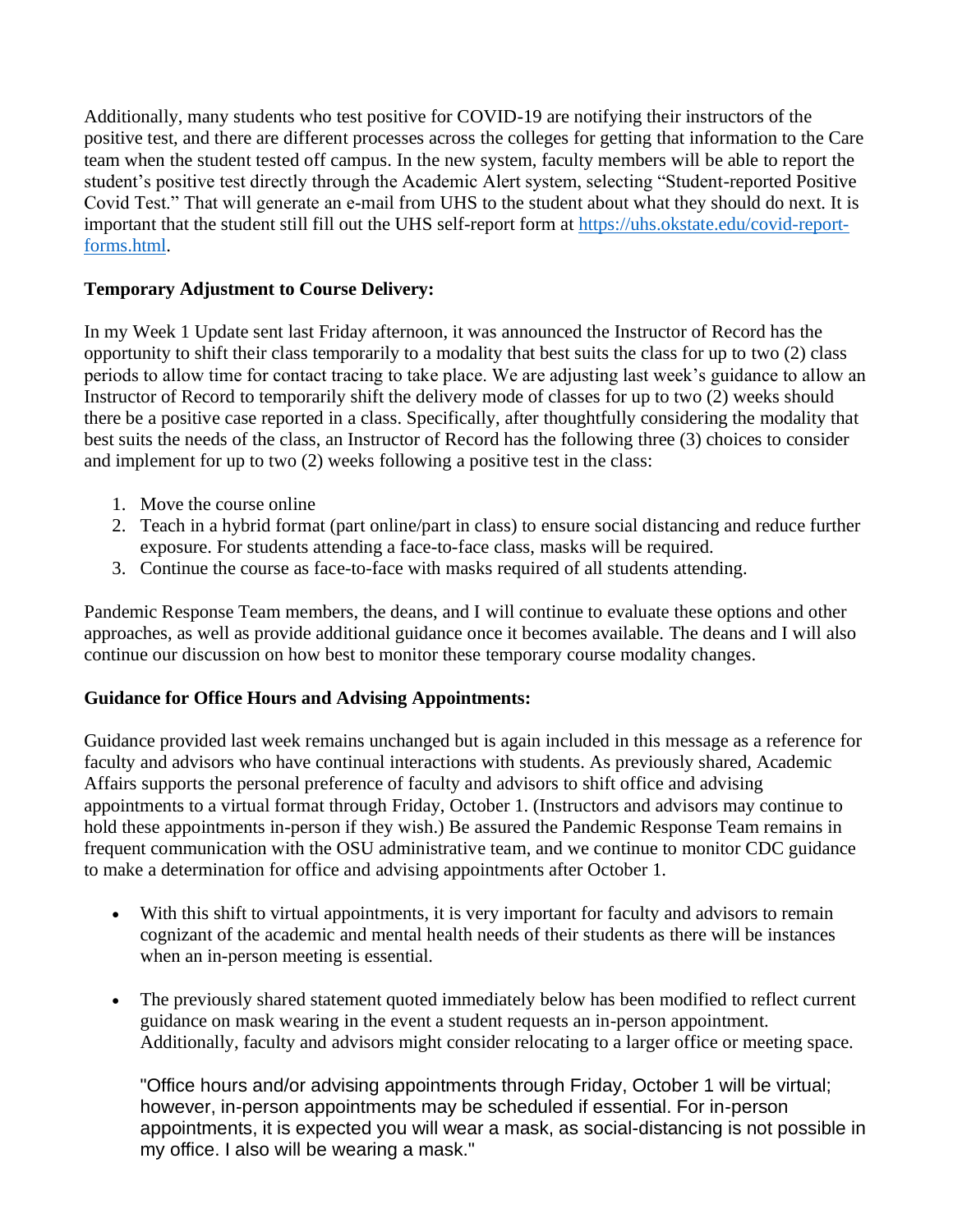Please remember the opportunity to shift office and advising appointments online, if preferred, should not be interpreted as permission to return to remote work locations, unless an approved EO accommodation is in place.

### **Compliance with Mask Guidance in Classroom and Laboratory Settings:**

Science continues to prove mask wearing will help prevent the spread of COVID-19. As such, the campus community must remain vigilant and comply with enhanced guidance stating **it is expected masks will be worn indoors, in public on campus including classrooms, laboratories and all indoor meetings and gatherings.**

· For reference and use as needed, below is a modified statement vetted again by OSU Legal Counsel and for use on course materials, in Canvas, and for class discussion.

"OSU expects faculty, staff and students to wear a mask indoors in public settings regardless of whether you are fully vaccinated, consistent with the current CDC recommendations. This is especially important in classrooms and laboratories because people are together for long periods of time. Wearing a mask during class not only protects you but also helps protect those around you who may be more vulnerable. This is a simple way we can look out for all members of the Cowboy family. If you feel sick, do not attend class. Contact University Health Services at 405-744-7665 immediately and communicate with me as soon as possible about any work you miss."

- Should there be cases where a faculty member receives notification of a positive student case and UHS has advised the student to quarantine, yet they do not comply, this incident should be reported to the Office of Student Support and Conduct [\(student.support@okstate.edu,](mailto:student.support@okstate.edu) 405-744- 5470) and will be addressed through the failure to comply policy in the [Student Code of](https://nam04.safelinks.protection.outlook.com/?url=https%3A%2F%2Fssc.okstate.edu%2Fstudentcodeofconduct2021-22.pdf&data=04%7C01%7Cbobbikay.lewis%40okstate.edu%7Ced4d88e7935343b6f2e808d96814e2b7%7C2a69c91de8494e34a230cdf8b27e1964%7C0%7C0%7C637655261221857508%7CUnknown%7CTWFpbGZsb3d8eyJWIjoiMC4wLjAwMDAiLCJQIjoiV2luMzIiLCJBTiI6Ik1haWwiLCJXVCI6Mn0%3D%7C1000&sdata=S8Wiy7QHv8N1oHl9pOGUhC9zZ7%2BuV%2FY0%2BLSj0pqjpfk%3D&reserved=0)  [Conduct.](https://nam04.safelinks.protection.outlook.com/?url=https%3A%2F%2Fssc.okstate.edu%2Fstudentcodeofconduct2021-22.pdf&data=04%7C01%7Cbobbikay.lewis%40okstate.edu%7Ced4d88e7935343b6f2e808d96814e2b7%7C2a69c91de8494e34a230cdf8b27e1964%7C0%7C0%7C637655261221857508%7CUnknown%7CTWFpbGZsb3d8eyJWIjoiMC4wLjAwMDAiLCJQIjoiV2luMzIiLCJBTiI6Ik1haWwiLCJXVCI6Mn0%3D%7C1000&sdata=S8Wiy7QHv8N1oHl9pOGUhC9zZ7%2BuV%2FY0%2BLSj0pqjpfk%3D&reserved=0)
- If confirmation has not been received that a student is positive but others suspect it, it would be helpful for a faculty or staff member to contact the student to make them aware of services available on campus, encourage seeking medical advice, and ask them to follow the guidance provided. Sometimes just being contacted and expressing concern will change behavior.
- In addition to "masks expected" [signage available](https://nam04.safelinks.protection.outlook.com/?url=https%3A%2F%2Fgo.okstate.edu%2Fsite-files%2Fdocs%2Fcovid-19-announcement%2Fwear-mask-letter.pdf&data=04%7C01%7Cbobbikay.lewis%40okstate.edu%7Ced4d88e7935343b6f2e808d96814e2b7%7C2a69c91de8494e34a230cdf8b27e1964%7C0%7C0%7C637655261221857508%7CUnknown%7CTWFpbGZsb3d8eyJWIjoiMC4wLjAwMDAiLCJQIjoiV2luMzIiLCJBTiI6Ik1haWwiLCJXVCI6Mn0%3D%7C1000&sdata=SfFWegXFTpjiXlhtpz6LsIe2iYNtop7eyXpQzC87LEU%3D&reserved=0) for posting, faculty and staff may also use this [mask expectation slide](https://nam04.safelinks.protection.outlook.com/?url=https%3A%2F%2Fgo.okstate.edu%2Fsite-files%2Fdocs%2Fcovid-19-announcement%2Fmasks-expected.pdf&data=04%7C01%7Cbobbikay.lewis%40okstate.edu%7Ced4d88e7935343b6f2e808d96814e2b7%7C2a69c91de8494e34a230cdf8b27e1964%7C0%7C0%7C637655261221867468%7CUnknown%7CTWFpbGZsb3d8eyJWIjoiMC4wLjAwMDAiLCJQIjoiV2luMzIiLCJBTiI6Ik1haWwiLCJXVCI6Mn0%3D%7C1000&sdata=s0MAQ%2BRpZHzet2LuImqnOqc35fE5K9ZKAsmEMXc7JDg%3D&reserved=0) in classrooms, laboratories, and other gatherings.

### **Maintaining an Awareness of the Wellbeing of Those Around You:**

The ongoing pandemic has impacted the mental health and physical wellbeing of each of us and those close to us. Consequently, more of our colleagues and students are experiencing feelings of helplessness, isolation, grief, anxiety and depression. It is imperative each of us pay attention to our own needs and remain connected to and supportive of those around us. The University has a wide range of resources available to students and employees, and I strongly encourage you to keep the following information available to share when needed.

• **Student Resources** – Regardless of classification, more and more of our students are experiencing a range of issues that can cause barriers to learning. Mental health concerns, such as strained relationships, increased anxiety, alcohol/drug problems, difficulty concentrating,